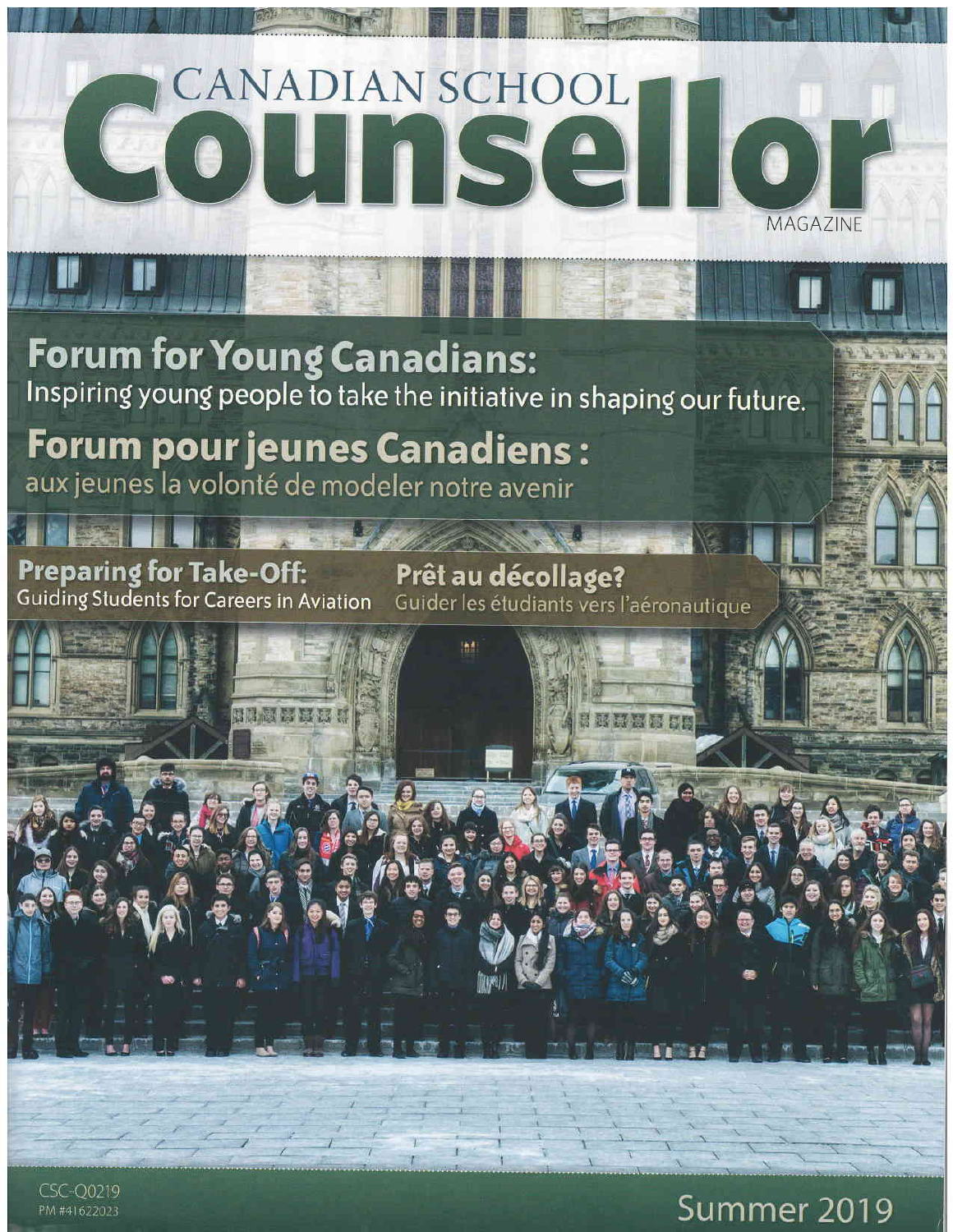#### ll Across Canada

#### Canadian5choolCounsellor.com is live!

Enhancing our flagship publication, Canadian School Counsellor magazine, Market Zone Productions is pleased to announce that they have extended the brand to include an online platform now available for high school guidance counsellors across Canada

The website was created to provide counsellors with an alternate resource tool. Sharing information and commentary from industry experts and those in the know, visitors to the site will be able to quickly access the information they seek most often.

In addition to providing access to all editorial features that are published in each issue of the magazine, CanadianSchoolCounsellor.Com will hiqhliqht industries that offer graduating students rewarding career options for consideration. You will as well find profiles of academlc institutions to share with those students who are pursuing a post-secondary education in Canada, and abroad.

Take a minute and visit our site. Please feel free to share any feedback that will allow us to serve your needs better. Email us at production@ marketzone.ca with your comments or concerns.  $\triangleq$ csc

And, don't forget to follow us on **Twitter, @CdnSchoolCouns1** 

#### 4-Year strong employment program helps young Canadians explore career paths and gain skilts

Photos courtesy of Mobilize Jobs

Mobilize Jobs is a unique staffing model that works on a rotational placement basis, providing young Canadians with full-time work over consecutive seasonal placements at tourism and hospitality businesses across the country.



#### 1,600+ young workers Mobilized since 2015 across Canada

Mobilize Jobs just wrapped its 10th seasonal launch of motivated workers to tourism and hospitality businesses across Canada in April 2019. Most of the 1,600+ workers that Mobilize Jobs has deployed since its first seasonal launch back in January 2015 consist of young people.

The program is popular with someone who has recently graduated nich school or completed some post-secondary